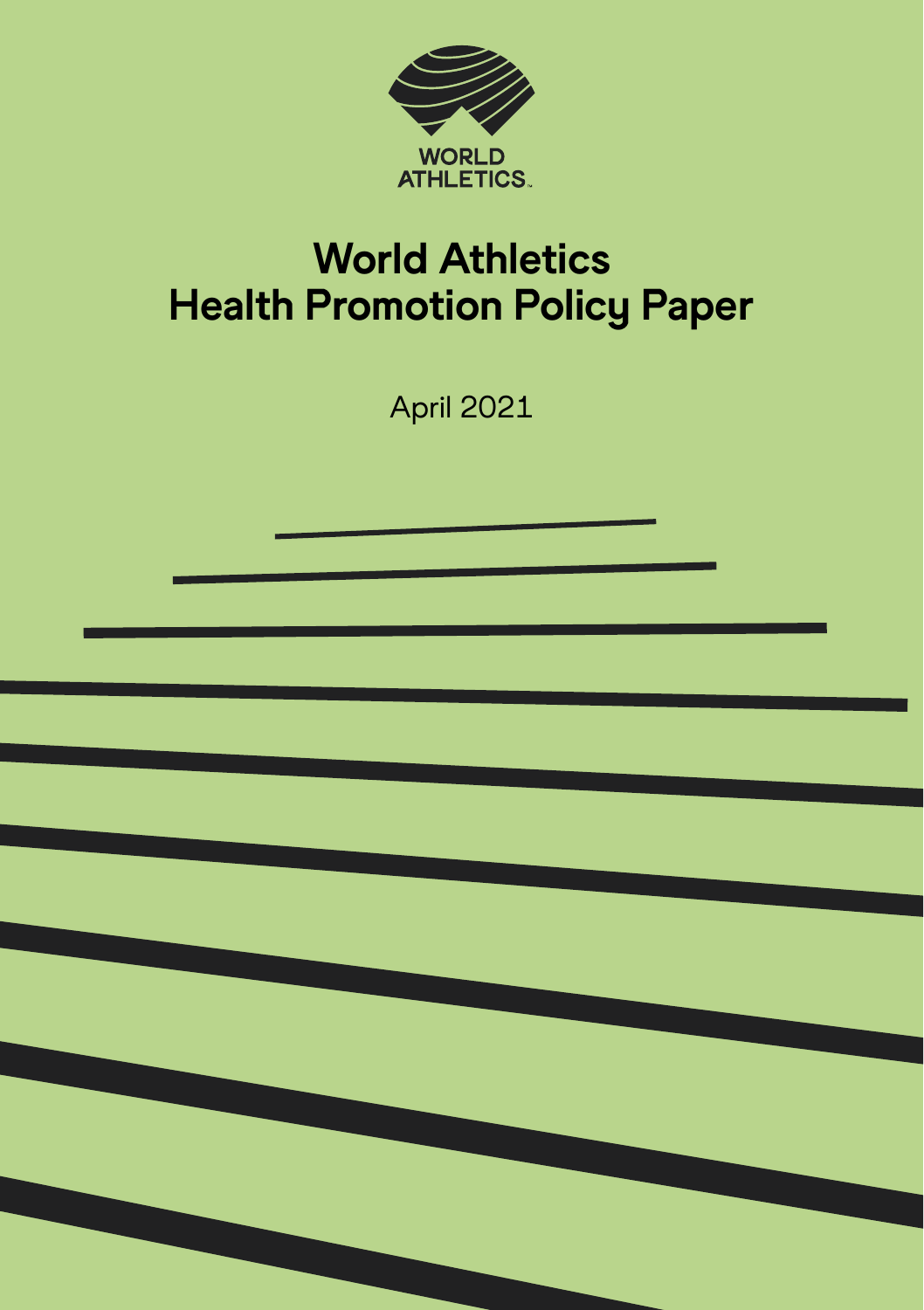**World Athletics Health and Science Department**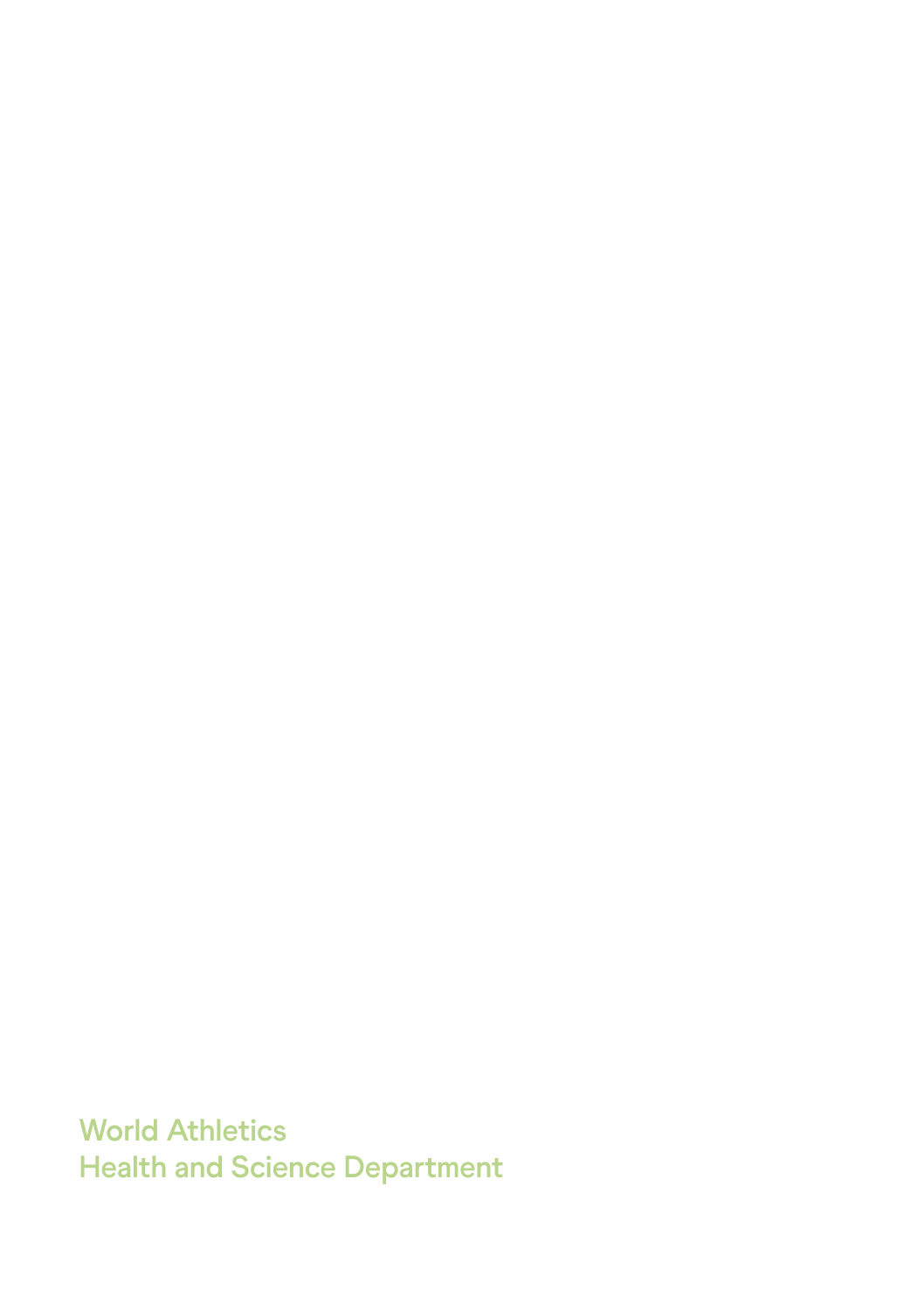## **Table of Contents**

| Financial consideration for implementation                                           |  |
|--------------------------------------------------------------------------------------|--|
| Supporting athletes' health and wellbeing<br>through periodical health evaluation 11 |  |
|                                                                                      |  |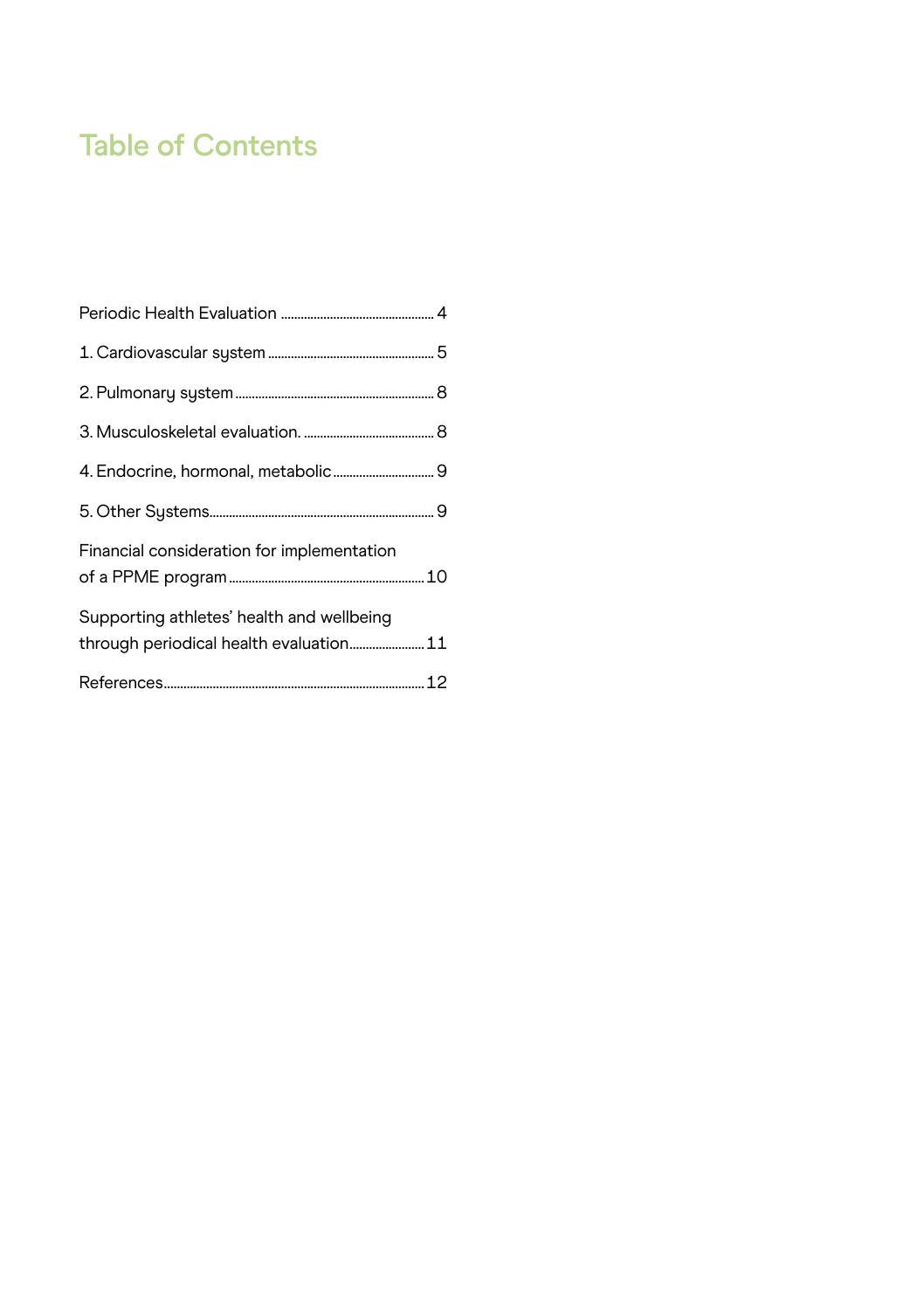<span id="page-3-0"></span>Sports participation is fundamental from a health-promoting perspective. There is no doubt that regular phusical activity reduces the risk of premature mortality. Nevertheless, the evidence suggests that although sports participation is beneficial, injuries and illnesses are possible and significant side effects. Moreover, training and competition can unmask underluing, often unknown, cardiac diseases and risk of sudden cardiac death (SCD).

World Athletics' Competition Rules comprehends a Chapter entitled Medical Rules. This chapter encompasses a set of medical provisions to be adopted by Athletes, Member Federations and Organizers. Indeed, Articles 49.1, 50.1 and 50.2 strongly encourages Athletes and Member Federations to use their best efforts to ensure that Athletes are competing in a state of physical health compatible with elite level competitions in Athletics.

### **Periodic Health Evaluation**

The importance of a pre-participation medical evaluation (PPME) has been acknowledged by the International Olympic Committee, National and International Sports Federations [\[1,](#page-11-0) [2](#page-11-0)]. These institutions have recognized the role of preventive strategies in safeguarding athletes' health and have taken the responsibility for the implementation of these measures. A comprehensive pre-participation medical examination should include all aspects of health such as mental health, cardiovascular health, musculoskeletal health, nutrition and dietary habits etc. Furthermore, international cardiac and sports medicine scientific societies advocate for a periodic pre-participation evaluation of athletes on ethical, medical and legal grounds.

The IOC in a Consensus Statement provided further recommendations for periodic health evaluation (PHE). The PHE should be a useful tool for continuous athlete health monitoring. The PHE should serve several purposes: comprehensive assessment of the athlete's current health status and risk of future injury or disease to name a few. Furthermore, PHE typically, is the entry point for medical care of the athlete. This is an extremely useful tool for regular evaluation and monitoring of athletes' health and wellbeing. Important aspects not to be missed are:

- SCD and the detection of risk factors and groups
- Non-cardiac medical problems,
- Risk factors for musculoskeletal injuries,
- Specific medical concerns of the female athlete (e.g. relative energy deficiency syndrome etc.);
- Mental health and wellbeing, sleeping disorders, risky behaviours

The main purpose of the PHE is to screen for behaviours, injuries and medical conditions that may place an athlete at risk for safe participation. Subsequently, if PHE evidence indicates that an athlete is at serious risk, the physician should strongly discourage the athlete from continuing training or competing until the necessary medical measures have been taken.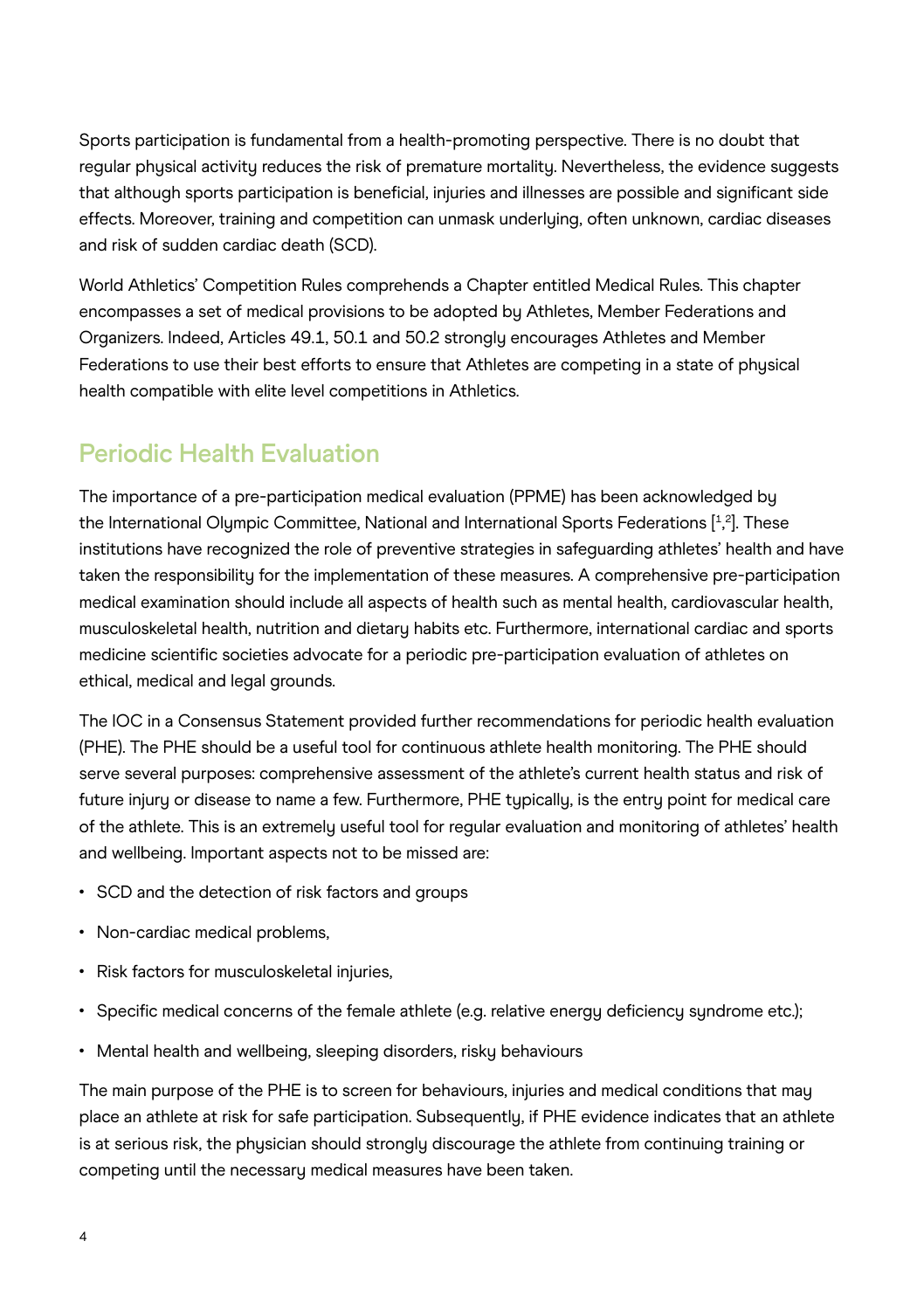<span id="page-4-0"></span>World Athletics Health and Science Department fully endorses IOC recommendations on PHE. A fundamental part of it is the Pre-Participation Medical Examination (PPME). We strongly recommend that every participant in athletics competitions undergoes PHE by a sports physician, starting with a PPME.

In 2004, the IOC alreadu focused on the problem of possible health risks connected with exercise, sometimes resulting in sudden death in apparently normal healthy athletes. More than 90% of sudden deaths in competitive athletes are due to cardiovascular problems, and less than 10% to other causes (traumatic, respiratory, cerebrovascular or neurological diseases, drug abuse, etc.) [\[3](#page-11-0)].

### **1. Cardiovascular system**

International elite athletes participating in World Athletic Series events, represent the population competing at the highest levels within athletics. Nevertheless, reaching such astonishing performances does not guarantee the absence of serious, sometimes life threatening, cardiovascular diseases [\[4](#page-11-0)], that might lead to a sudden cardiac death (SCD). The incidence of SCD in young athletes is generally accepted to be 1:50,000 per year. Although the rate is fortunately relatively low, hereditary and congenital abnormalities of the heart are the leading causes of non-accidental death in young athletes [\[5,](#page-11-0) [6](#page-11-0)]. The only effective strategy to reduce the incidence of sudden cardiac death in sport is early identification of subjects harbouring unknown cardiovascular conditions.

The cardiac PPME should include a thorough medical and family history, physical examination and a 12-lead ECG. The PPME approach has proven to be effective when it includes also diagnostic procedures, in particular a 12-lead rest electrocardiography (ECG) recording. The most persuasive evidence supporting the efficacy of early identification that includes also a 12-lead rest electrocardiography (ECG), comes from a large Italian study of 42,386 competitive athletes aged 12-35 years, with 26-year follow up [\[7](#page-11-0)]. **The study demonstrated a reduction in the incidence of SCD from 3.6/100.000 person-years to 0.4/100.000 person-years, representing a 90% reduction in mortality**. In a systematic review/meta-analysis of 15 studies comparing screening strategies in 47.137 athletes, the sensitivity/specificity of ECG was 94%/93%, history 20%/94% and physical examination 9%/97%, to identify CVD associated with SCD [\[8\]](#page-11-0). This is not surprising as most athletes are asymptomatic before SCD and most diseases associated with SCD during sport are not associated with physical signs [[9\]](#page-11-0). In another study, researchers have described the demographics of 134 young athletes with SCD. Of 115 young athletes who died suddenly and who had had a standard PPME without the 12-lead ECG, only 4 (3%) were suspected of having a heart disease, and the abnormality responsible for the death was correctly identified in only 1 athlete (0,9%) [\[10\]](#page-12-0).

Most of these deaths in athletes <35 years of age are due to several congenital or acquired cardiac malformations. The vast majority of deaths in middle-aged athletes >35 years are due to unsuspected atherosclerotic coronary artery disease.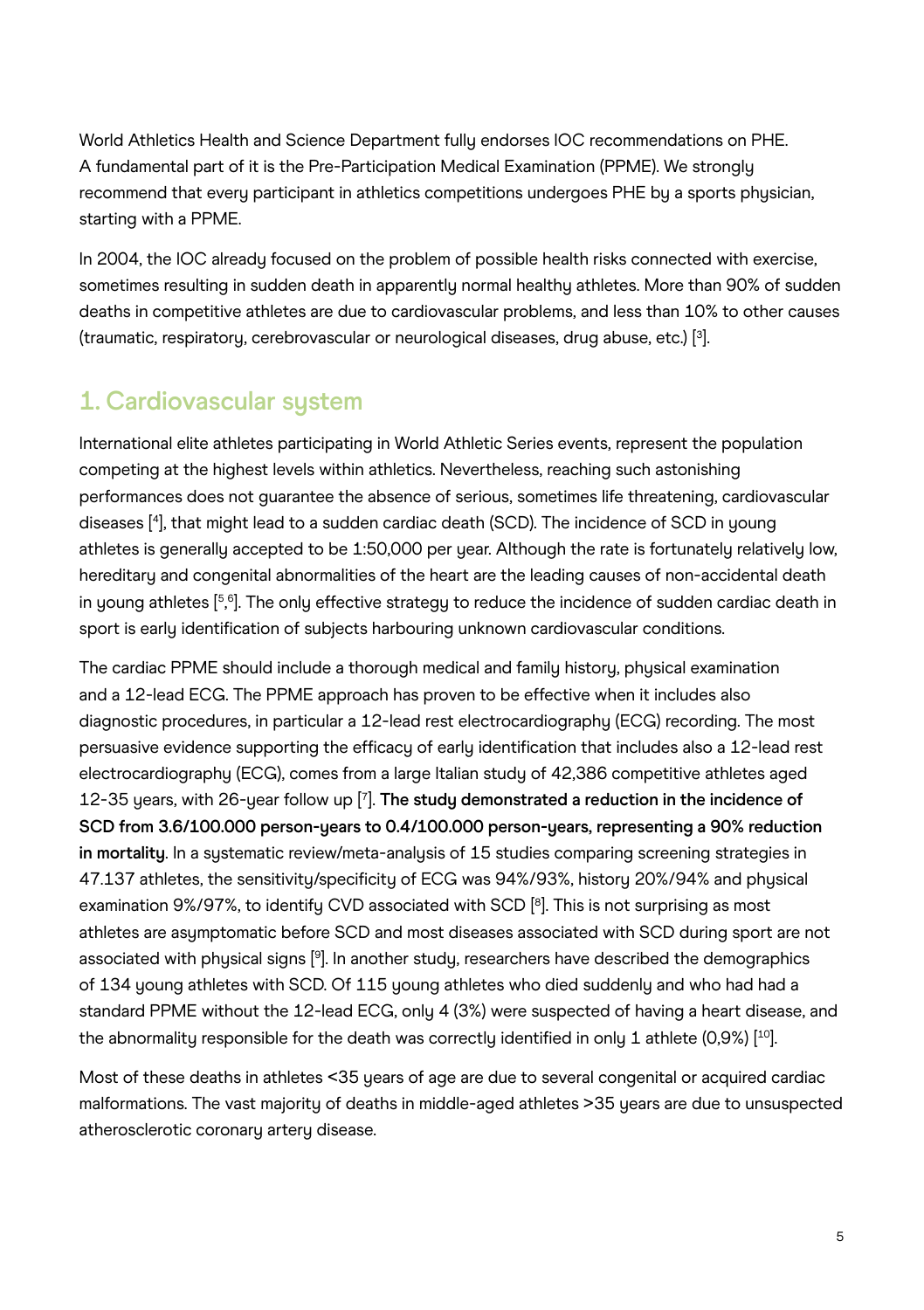<span id="page-5-0"></span>Based on the official recommendations of the IOC Medical Commission, introduced in Lausanne, on December 10th 2004, the 2009 IOC Consensus Statement, IAAF 2013 Competition Medical Guidelines, and further advancing from those documents, World Athletics Health and Science Department recommends:

**Cardiac pre-participation evaluation at the beginning of the competitive season for all participants to identify athletes at risk and reduce the possibility of SCD.** 

**The evaluation should include:** 

- **1. Personal history,**
- **2. Family history,**
- **3. Physical examination, and**

#### **4. 12-lead rest ECG.**

Selected cases with positive personal history, family history of potentially inherited cardiac disease, or positive physical/clinical or ECG findings in step 1, will require further evaluation by a sportscardiology specialist to qualify the athlete for sport participation. Further evaluation may include trans-thoracic echocardiography, maximal exercise testing with 12 lead ECG, and 24-hour ECG monitoring, cardiac magnetic resonance imaging (c-MRI). Additionally, non-invasive screening of family members may provide valuable information about inherited cardiovascular disease.

Many studies have reported a large variability in terms of SCD incidence and underlying causes. The large variability reported in different population studies is also connected to geographical differences existing in disease prevalence. Hypertrophic cardiomyopathy (HCM) is the leading cause of SCD in the USA  $[5,11,12]$  $[5,11,12]$  $[5,11,12]$  $[5,11,12]$  $[5,11,12]$ , whilst in Italy, arrhythmogenic cardiomyopathy (AC) dominates  $[13]$  $[13]$  $[13]$ . These , , geographical differences may be explained by genetic variation, ascertainment bias of identified cases, and different criteria for pathological diagnosis. Furthermore, within the athletic population certain groups seem to be at greater risk. A significant male predominance in SCD among young athletes has been demonstrated. Male athletes have approximately a 3 times higher risk compared to female athletes [[14](#page-12-0)]. Therefore, a tailored approach should be adopted according to the population (sex, age, competing level, event participated), the geographical location (different disease prevalence in different regions), cultural, economic and healthcare system characteristics of each region. Specific interpretation guidelines have been developed to address the differences among target population in terms of physiological variability [[15](#page-12-0)]. Misinterpretation of the benign physiological changes are not rare, in particular when the examination is performed by a physician with poor experience in sports cardiology. False-positive ECG findings can result in unnecessary, expensive further investigations and to sport disqualification. Adopting such guidelines can significantly reduce the amount of falsepositive and false-negative and improve the examination accuracy.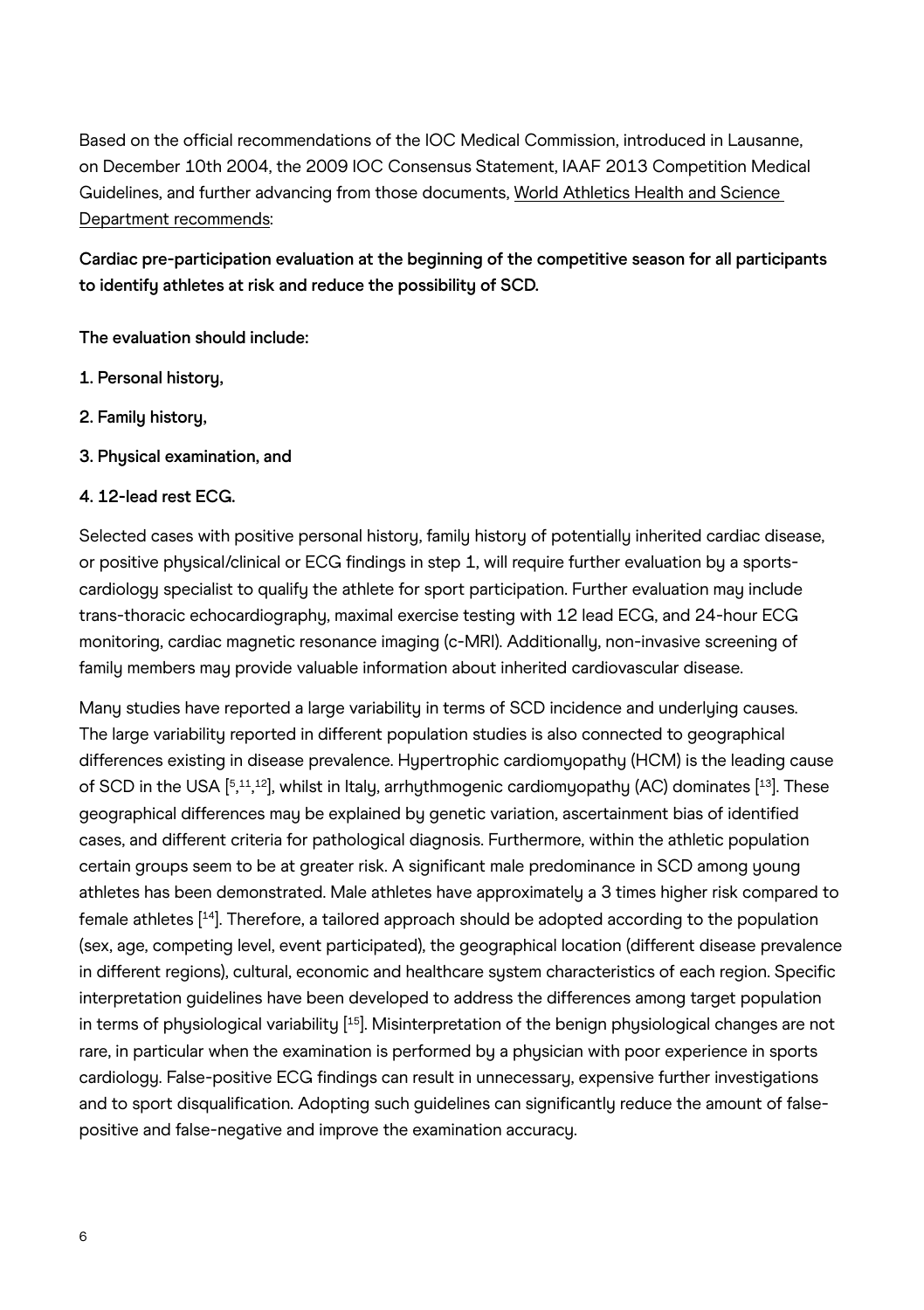#### **1. Personal history**

- Suncope or near-suncope
- Exertional chest pain or discomfort
- Shortness of breath or fatigue out of proportion to the degree of physical effort
- Palpitations or irregular heartbeat

#### **2. Family history**

- Family history of one or more relatives with disability or death of heart disease (sudden/ unexpected) before age 50
- Family history of cardiomyopathy, coronary artery disease, Marfan syndrome, long QT syndrome, severe arrhythmias, or other disabling cardiovascular disease.

#### **3. Physical examination**

Physical examination should be performed according to the best clinical care and should investigate the presence of:

- Musculoskeletal and ocular features suggestive of Marfan syndrome
- Diminished and delayed femoral artery pulses
- Mid- or end-systolic clicks
- Abnormal second heart sound (single or widely split and fixed with respiration)
- Heart murmurs (systolic grade >2/6 and any diastolic)
- Irregular heart rhythm
- Brachial, bilateral blood pressure >140/90 mmHg on more than one reading

#### **4 12-lead rest ECG**

The 12-lead ECG should be recorded on a non-training day, during rest, according to best clinical practice. Interpretation of the ECG abnormalities can be categorized according to the "International recommendations for electrocardiographic interpretation in athletes" defined by Sharma et al. into three groups:

Normal ECG findings: the most common in trained athletes (e.g. sinus bradycardia, first degree AV block, incomplete right bundle branch block, isolated QRS voltage criteria for LV hypertrophy) consistent with athlete's age, ethnical origin and level of athletic conditioning, and that do not require additional testing;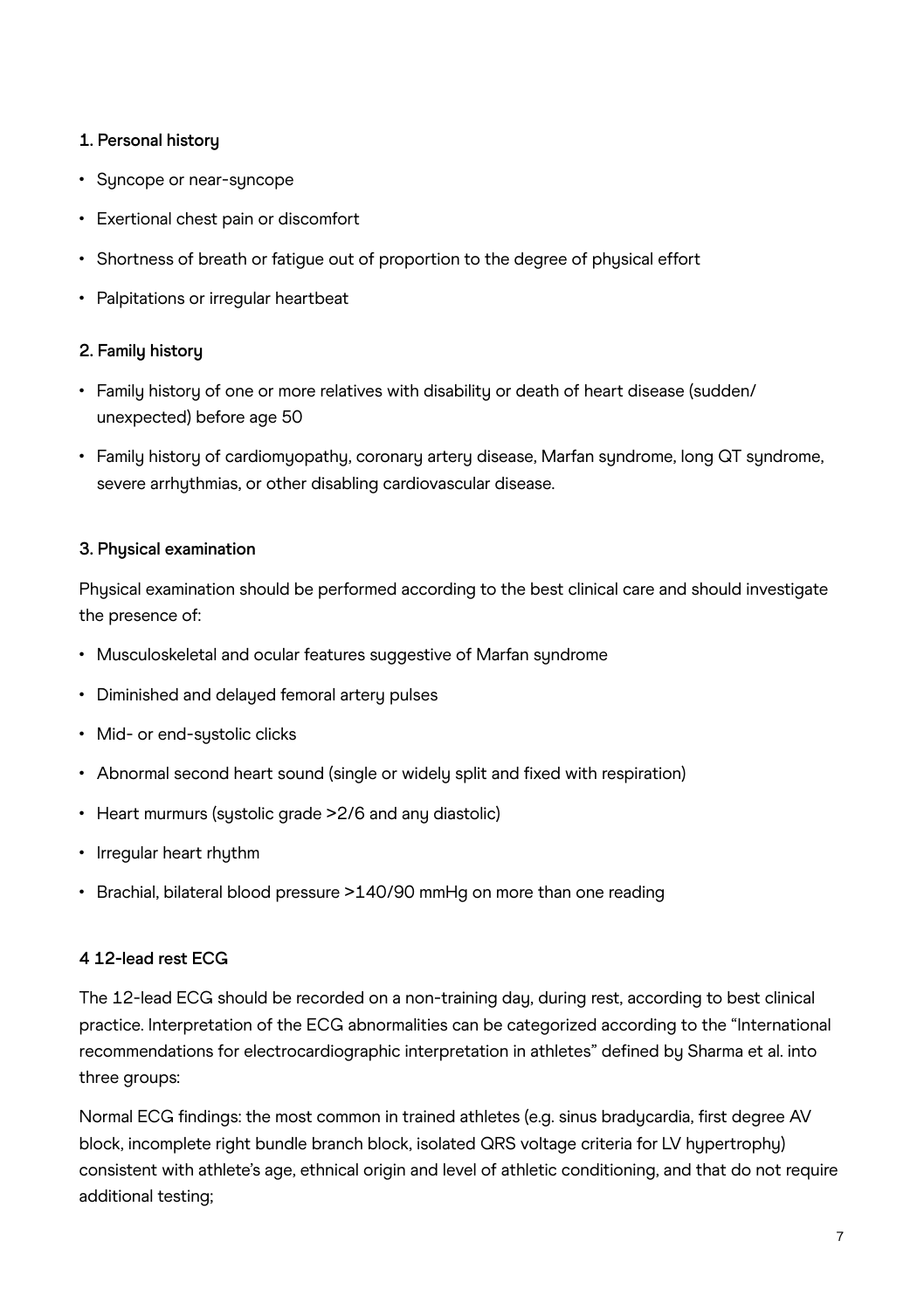<span id="page-7-0"></span>Borderline ECG findings: recent evidences suggest that some of the previously considered abnormal findings, can represent normal variants or the results of phusiological cardiac remodelling in athletes, thus not representing pathological cardiac disease. Examples of these borderline features are: left or right axis deviation, left or right atrial enlargement, complete right bundle branch block. When these abnormalities are present in isolation, they usually don't require further investigation. Conversely when 2 or more are present further evaluation is required.

Abnormal ECG findings: all other less common ECG abnormalities should be further evaluated to exclude cardiovascular disease.

### **2. Pulmonary system**

Further to the standard prevalence of asthma in the normal population, the incidence of exercise induced asthma or bronchospasm (EIA or EIB), defined as a transient, reversible, and intermittent narrowing of the airways, occurring about 10-15 minutes after intense exercise, has a prevalence up to 15-20% among endurance athletes.

In the presence of asthma or EIA or EIB, different steps are suggested:

- History (both familiar and personal) and clinical evaluation;
- Diagnostic tests including basal pulmonary function tests and one or more of the following broncho-provocation tests: exercise challenge, pharmacological challenge (methacholine), osmotic challenge (mannitol or hypertonic saline), eucapnic voluntary hyperventilation challenge (EVH), and bronchodilator test.
- Skin or blood allergy tests, if any.

Functional pulmonary evaluation remains crucial for a correct diagnosis and for justified treatment, even considering the limits on pharmacological use imposed by WADA rules and the necessity of a previous Therapeutic Use Exemption (TUE), which is mandatory for some bronchodilator drugs.

#### **3. Musculoskeletal evaluation.**

This should consist of a thorough history of current and previous musculoskeletal injuries. To improve the history, self-report forms can be used; these should go into detail for the regions and injury types associated with the sport in question to ensure that no injuries and symptoms are missed. The clinical examination should follow up on any symptoms or injuries reported, consisting of inspection, palpation, range of motion, strength and laxity exams, effusions, muscle testing and relevant functional exams. Additional imaging (e.g. ultrasound, MRI) or more advanced functional tests (e.g. strength tests, balance tests) may be indicated based on history and physical examination.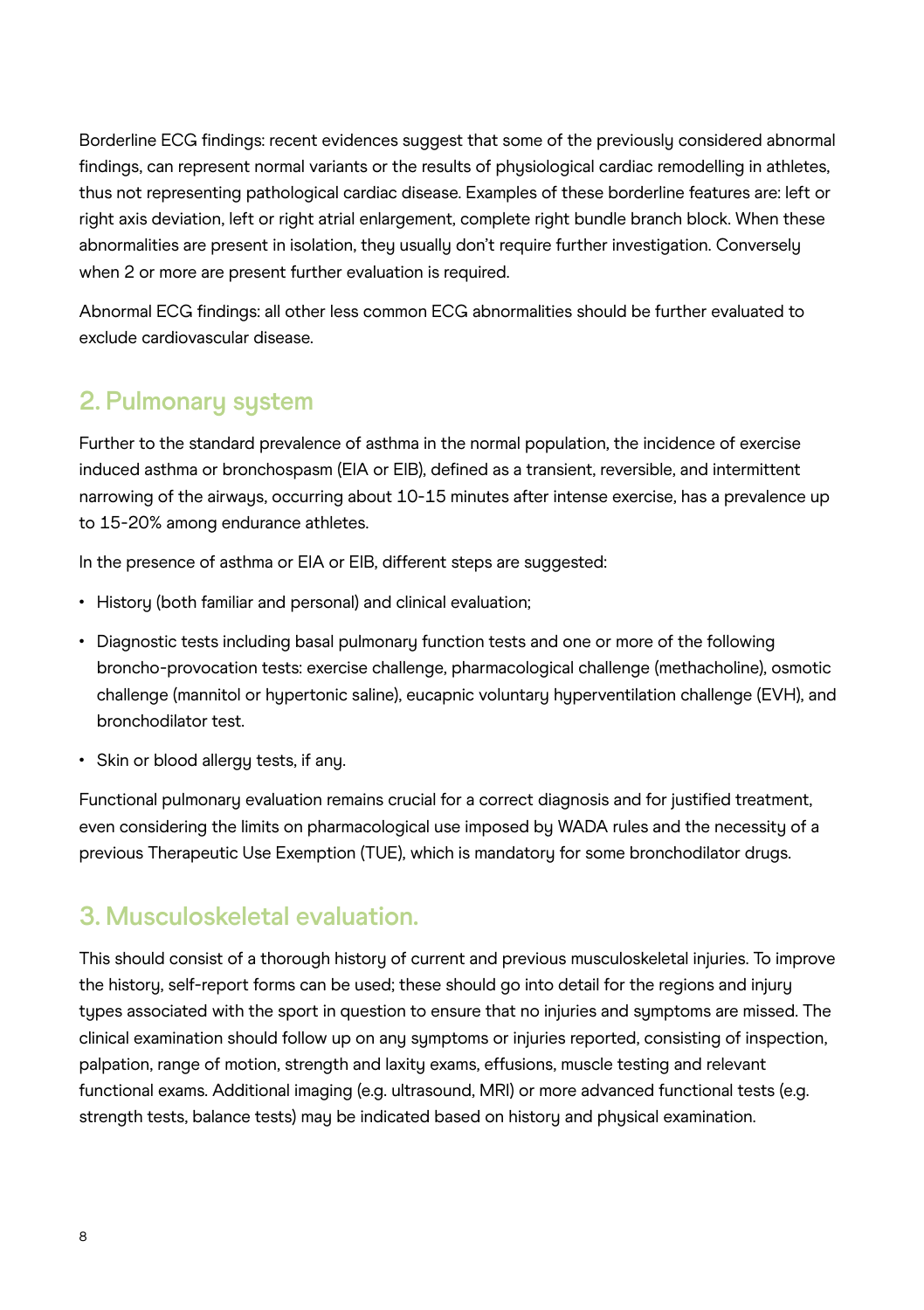### <span id="page-8-0"></span>**4. Endocrine, hormonal, metabolic**

Based on the provision of appropriate medical monitoring, World Athletics newly approved rule 141 (Rule 3 of the Technical Rule), which aims to clarify and regulate eligibility of Athletes with a difference in sex development (DSD) or transgender athletes to compete in female competition in International Competitions. In fact, the rule also provides guidance for the management of any DSD cases that might arise at the national level, based on the results of a routine pre-participation or other medical examination conducted by an athlete's national federation Medical Officer or other appropriate medical professional. Therefore, World Athletics Health and Science Department strongly recommends to include endocrine/gynaecological assessment as a part of the PPE at national level.

### **5. Other Systems**

Medical conditions in systems other than the cardiovascular and pulmonary systems are also very common in elite athletes. These conditions can occur immediately before competitions, during periods of training in preparation for competitions, and after competitions. A spectrum of medical conditions can occur in athletes across a number of medical systems.

World Athletics Health and Science Department follows the 2009 IOC Consensus on PHE and recommends examining the following systems during the PPME: According to best medical practice guidelines, assessment of non-cardiac medical conditions during a PPME should include an appropriate systematic medical history; a directed physical examination and selected special investigations. Routine investigations that are recommended are urine analysis (males and females), tests for iron stores, etc. Sports Physicians performing PPME should take these important aspects into consideration when examining athletes' health status.

- Allergies
- Dermatology
- Ear, nose and throat
- Gastrointestinal
- Haematology
- Infections and immunology
- Mental health
- Nutrition and energy intake
- Nervous system (neurological)
- Ophthalmology
- Urology/Gynaecology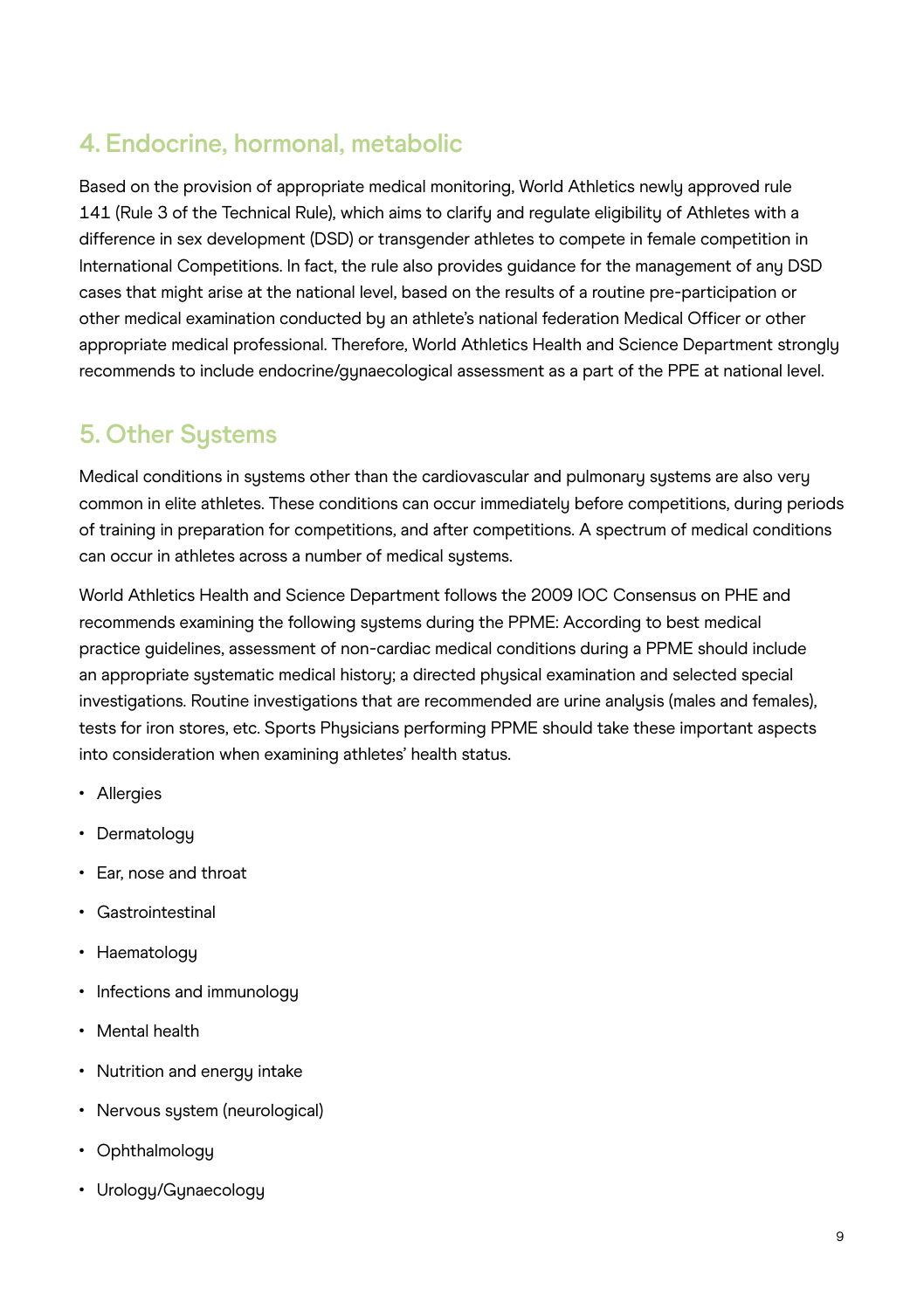### <span id="page-9-0"></span>**Financial consideration for implementation of a PPME program**

A central argument that limited the implementation of PPME in most countries is connected to the financial implications of this preventive approach. Costs for implementing a PPME program vary greatly between geographical areas and countries. The large variability is mostly related to the national healthcare system organisation and the academic/medical education system. Taking as an example the costs for performing one full cardiac PPME (which includes medical and family history, physical examination and a 12-lead rest ECG) could vary from 30€ in Italy, to 145£ in the UK and even more in other countries. In some countries this preventive strategy is already performed on a regular basis as mandated by national laws. One strategy to reduce the costs of the cardiac PPME and mostly of secondary unnecessary investigations, is the adoption of the most recent interpretation criteria for ECG evaluation. Cost-effectiveness studies from the USA have reported the cost per athlete-life saved to range from \$44,000 to \$204,000 [[16](#page-12-0) [17](#page-12-0)]. In a British study of nearly , 5000 athletes from 26 different sport disciplines, the adoption of the most recent ECG interpretation criteria was associated with the reduction in the proportion of secondary investigations following screening, thus reducing the costs of ECG screening by nearly 25% without compromising the ability to diagnose serious cardiac diseases [[18](#page-12-0) [19](#page-12-0)]. ,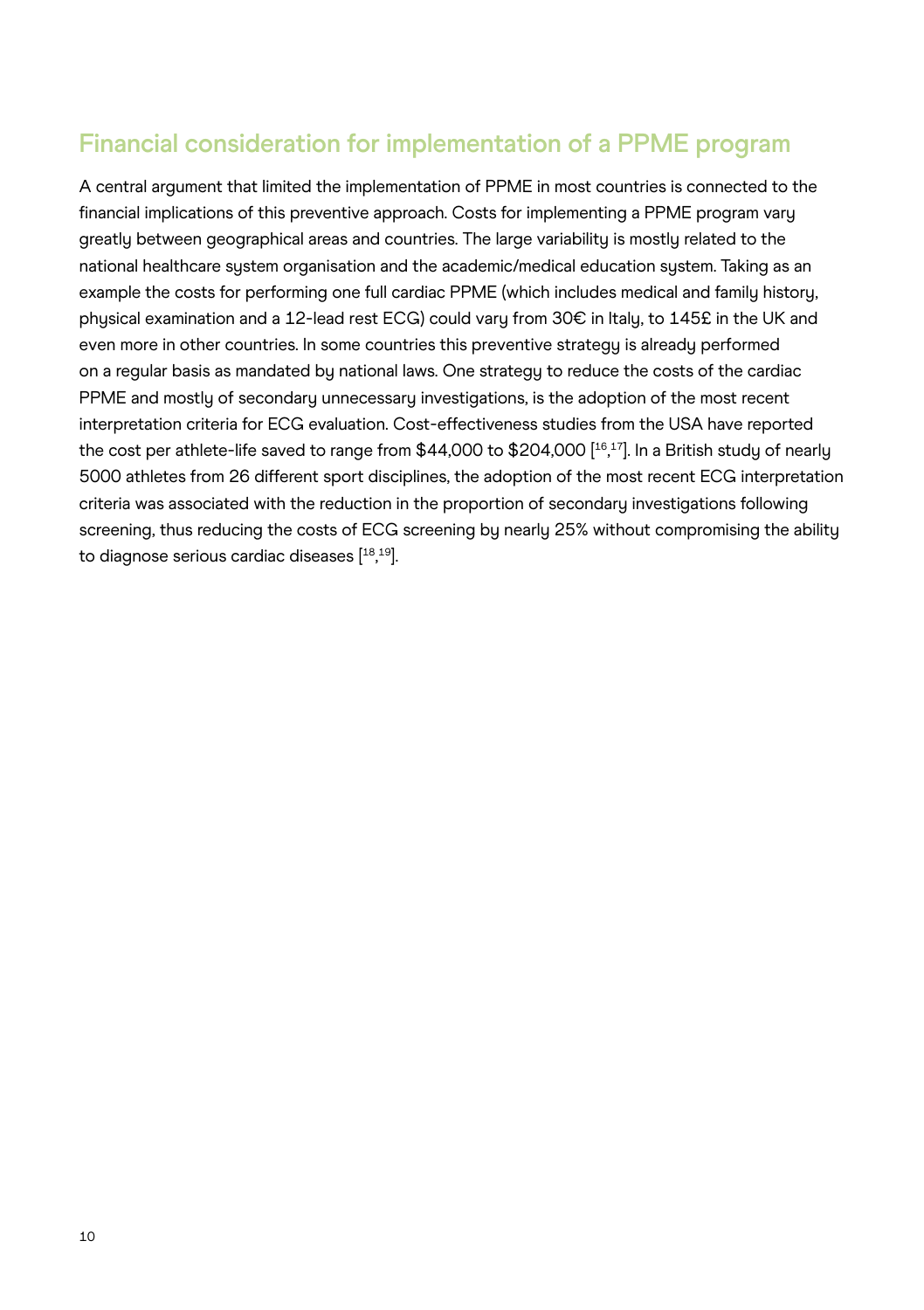### <span id="page-10-0"></span>**Supporting athletes' health and wellbeing through periodical health evaluation**

There is no evidence that PPME deters young athletes from participating in competitive sports. On the contrary, periodical health examination promotes safe exercise, is likely to raise awareness on cardiac symptoms, mental health and wellbeing, musculoskeletal unbalances and predisposition to injuries, wrong nutritional habits and supplements use, and to promote a healthier lifestyle.

Another example coming from a cardiac PPME prospective, non-randomized control trial of 952 high school athletes, demonstrated that athletes undergoing ECG screening were likely to be satisfied with their evaluation and felt safe during competition and training [<sup>20</sup>]. This supports the concept that all athletes should receive a PPME, as it has a positive impact on their athletic life. Furthermore, involving athletes and their families, coaches, team managers and local communities, in the implementation of the PPME program, reassures all parties that athletes' health is promoted and safeguarded.

To summarize, World Athletics Health and Science Department feels that a pre-participation medical evaluation or periodic health evaluation could contribute to:

- Evaluation of athletic population and detection of asymptomatic underlying diseases;
- Prevention of acute unexpected health problems or life threatening conditions;
- Appropriate and precocious management of health conditions;
- Decision on the opportunity to participate in intensive sport activity;
- Support athletes' physical and mental health through regular evaluation and counselling;
- Opportunity for athletes to have continuous medical and health education;
- Evaluation of medication or nutritional products, helpful to avoid unwanted violation of WADA Anti-Doping rules, and, if any, help or suggestions for applications of Therapeutic Use Exemptions.

Note: World Athletics Health and Science Department strongly encourages sports physicians performing PPME to read the 2009 IOC Consensus statement for Periodic Health Evaluation.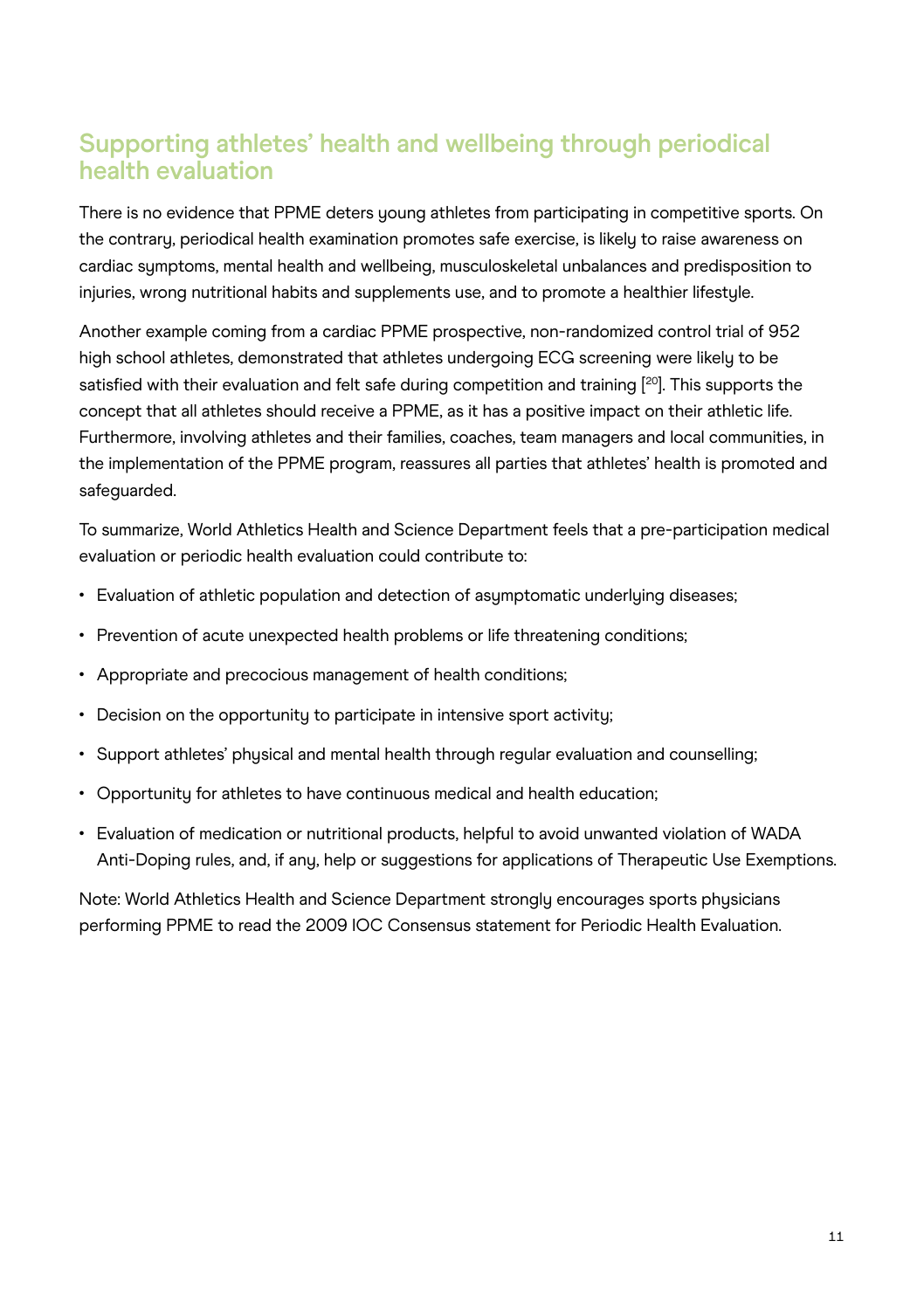#### <span id="page-11-0"></span>**References**

[1.](#page-3-0) Ljungqvist A, Jenoure P, Engebretsen L, et al. The International Olympic Committee (IOC) Consensus Statement on periodic health evaluation of elite athletes March 2009. Br J Sports Med 2009;43(9):631-43. doi: 10.1136/bjsm.2009.064394 [published Online First: 2009/09/08]

[2.](#page-3-0) Dvorak J, Grimm K, Schmied C, et al. Development and implementation of a standardized precompetition medical assessment of international elite football players--2006 FIFA World Cup Germany. Clin J Sport Med 2009;19(4):316-21. doi: 10.1097/JSM.0b013e3181b21b6e [published Online First: 2009/07/30]

[3.](#page-4-0) Maron BJ, Thompson PD, Ackerman MJ, et al. Recommendations and considerations related to preparticipation screening for cardiovascular abnormalities in competitive athletes: 2007 update: a scientific statement from the American Heart Association Council on Nutrition, Physical Activity, and Metabolism: endorsed by the American College of Cardiology Foundation. Circulation 2007;115(12):1643-455. doi: 10.1161/circulationaha.107.181423 [published Online First: 2007/03/14]

[4.](#page-4-0) Pelliccia A, Adami PE, Quattrini F, et al. Are Olympic athletes free from cardiovascular diseases? Systematic investigation in 2352 participants from Athens 2004 to Sochi 2014. Br J Sports Med 2017;51(4):238-43. doi: 10.1136/bjsports-2016-096961

[5.](#page-4-0) Maron BJ, Doerer JJ, Haas TS, et al. Sudden deaths in young competitive athletes: analysis of 1866 deaths in the United States, 1980-2006. Circulation 2009;119(8):1085-92. doi: 10.1161/ circulationaha.108.804617 [published Online First: 2009/02/18]

[6.](#page-4-0) Malhotra A, Dhutia H, Finocchiaro G, et al. Outcomes of Cardiac Screening in Adolescent Soccer Players. N Engl J Med 2018;379(6):524-34. doi: 10.1056/NEJMoa1714719 [published Online First: 2018/08/09]

[7.](#page-4-0) Corrado D, Basso C, Pavei A, et al. Trends in sudden cardiovascular death in young competitive athletes after implementation of a preparticipation screening program. Jama 2006;296(13):1593- 601. doi: 10.1001/jama.296.13.1593 [published Online First: 2006/10/05]

[8.](#page-4-0) Harmon KG, Zigman M, Drezner JA. The effectiveness of screening history, physical exam, and ECG to detect potentially lethal cardiac disorders in athletes: a systematic review/meta-analysis. J Electrocardiol 2015;48(3):329-38. doi: 10.1016/j.jelectrocard.2015.02.001 [published Online First: 2015/02/24]

[9.](#page-4-0) de Noronha SV, Sharma S, Papadakis M, et al. Aetiology of sudden cardiac death in athletes in the United Kingdom: a pathological study. Heart 2009;95(17):1409-14. doi: 10.1136/hrt.2009.168369 [published Online First: 2009/05/16]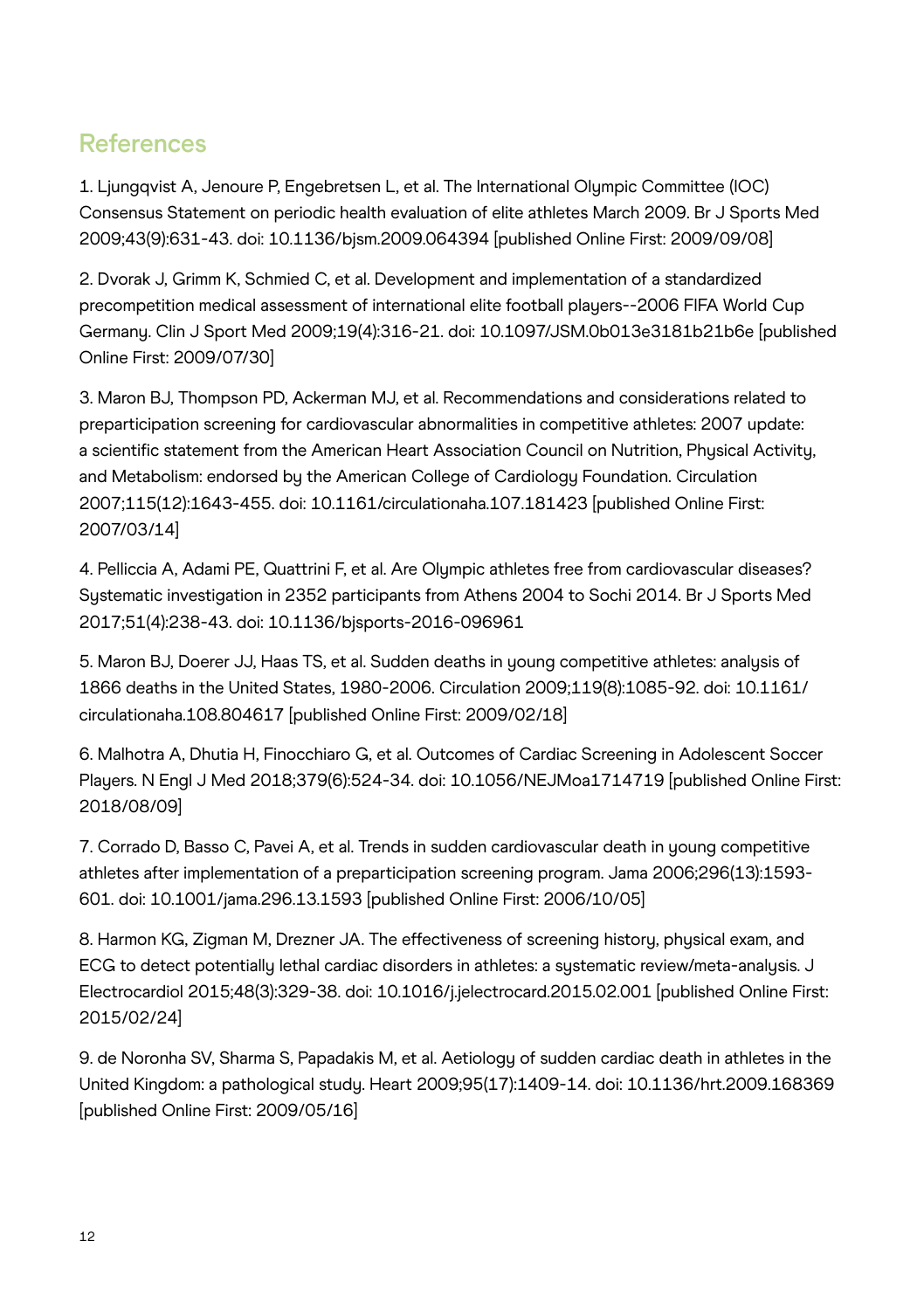<span id="page-12-0"></span>[10.](#page-4-0) Maron BJ, Shirani J, Poliac LC, et al. Sudden death in young competitive athletes. Clinical, demographic, and pathological profiles. Jama 1996;276(3):199-204. [published Online First: 1996/07/17]

[11.](#page-5-0) Maron BJ, Carney KP, Lever HM, et al. Relationship of race to sudden cardiac death in competitive athletes with hypertrophic cardiomyopathy. J Am Coll Cardiol 2003;41(6):974-80. [published Online First: 2003/03/26]

[12.](#page-5-0) Maron BJ. Sudden death in young athletes. N Engl J Med 2003;349(11):1064-75. doi: 10.1056/ NEJMra022783 [published Online First: 2003/09/12]

13. Corrado D, Basso C, Rizzoli G, et al. Does sports activity enhance the risk of sudden death in adolescents and young adults? J Am Coll Cardiol 2003;42(11):1959-63. [published Online First: 2003/12/10]

[14.](#page-5-0) Harmon KG, Asif IM, Maleszewski JJ, et al. Incidence, Cause, and Comparative Frequency of Sudden Cardiac Death in National Collegiate Athletic Association Athletes: A Decade in Review. Circulation 2015;132(1):10-9. doi: 10.1161/circulationaha.115.015431 [published Online First: 2015/05/16]

[15.](#page-5-0) Sharma S, Drezner JA, Baggish A, et al. International recommendations for electrocardiographic interpretation in athletes. Eur Heart J 2018;39(16):1466-80. doi: 10.1093/eurheartj/ehw631 [published Online First: 2017/03/23]

[16.](#page-9-0) Fuller CM. Cost effectiveness analysis of screening of high school athletes for risk of sudden cardiac death. Med Sci Sports Exerc 2000;32(5):887-90. [published Online First: 2000/05/05]

[17.](#page-9-0) Leslie LK, Cohen JT, Newburger JW, et al. The Costs and Benefits of Targeted Screening for Causes of Sudden Cardiac Death in Children and Adolescents. Circulation 2012;125(21):2621-9. doi: 10.1161/circulationaha.111.087940

[18.](#page-9-0) Dhutia H, Malhotra A, Finocchiaro G, et al. Impact of the International Recommendations for Electrocardiographic Interpretation on Cardiovascular Screening in Young Athletes. J Am Coll Cardiol 2017;70(6):805-07. doi: 10.1016/j.jacc.2017.06.018

[19.](#page-9-0) Dhutia H, Malhotra A, Gabus V, et al. Cost Implications of Using Different ECG Criteria for Screening Young Athletes in the United Kingdom. J Am Coll Cardiol 2016;68(7):702-11. doi: 10.1016/j.jacc.2016.05.076 [published Online First: 2016/08/16]

[20.](#page-10-0) Asif IM, Johnson S, Schmieg J, et al. The psychological impact of cardiovascular screening: the athlete's perspective. Br J Sports Med 2014;48(15):1162-6. doi: 10.1136/bjsports-2014-093500 [published Online First: 2014/05/16]